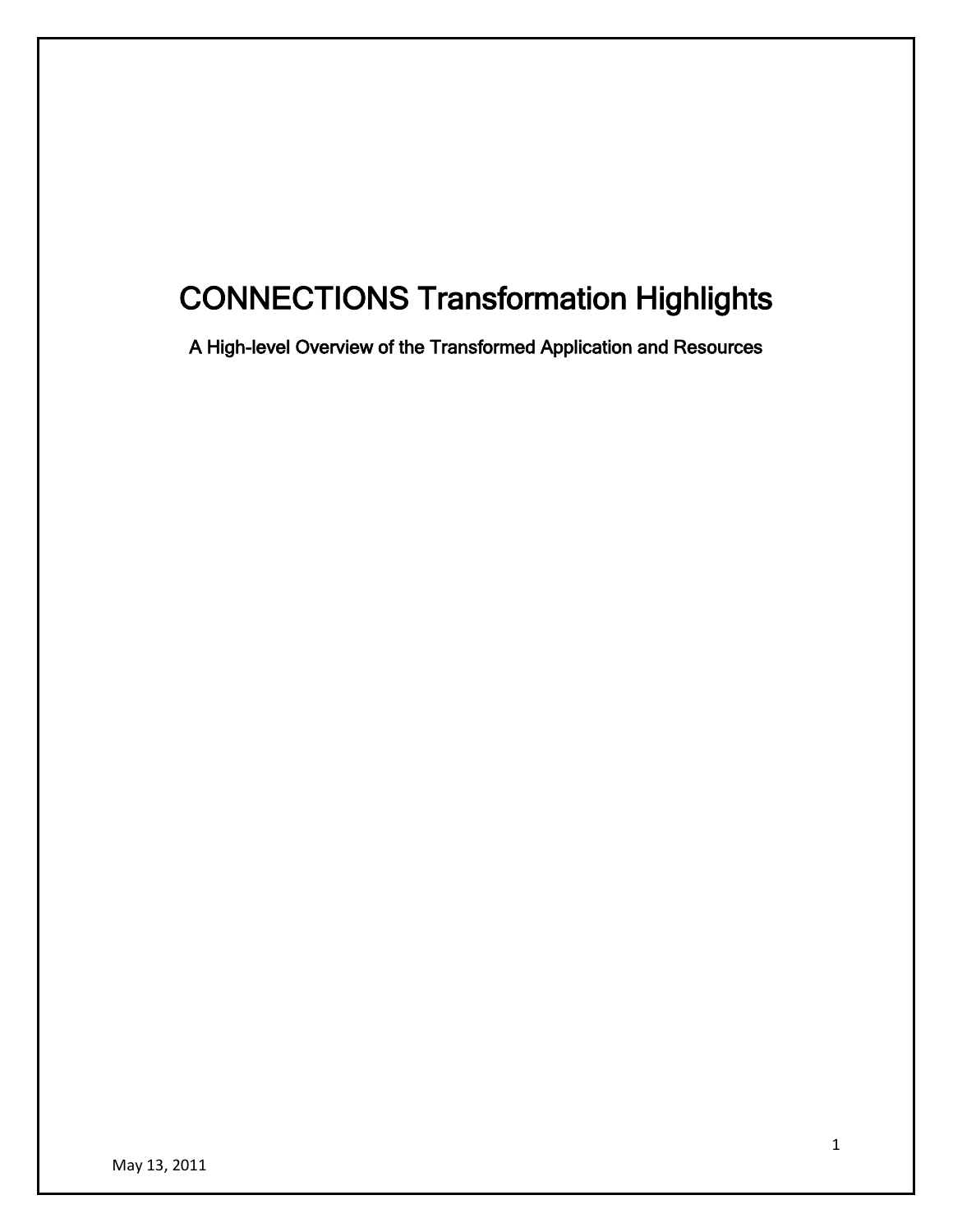# How We Began to Transform…

The transformation of the CONNECTIONS application began a few years ago, getting its momentum from focus group discussions with local district and voluntary agency managers, supervisors and caseworkers about "what was working" and "what wasn't working" within the application. We then took the content of those discussions and planned a strategy to "transform" the application.

Our strategy was two pronged – the first being to update the system architecture so that the "behind the scenes" operation, the servers and correlating architectural 'pieces', were updated to support the technology that the transformed application would be operating with. This task was a very detailed venture and this portion of the plan has been successfully completed. The second half of the strategy, was, as you are aware, to update the 'look and operation' of the application itself. The following information describes highlights of how the application has been newly structured to meet the changing needs of the audience who use it on a daily basis. It should be noted that the transformed application returns significantly more information to the user than the previous version of the application; we note this point in the event that the pages take slightly longer to 'load' than they did in the older version of the application.

# Highlighted Features of the Transformed Application…

The Transformed CONNECTIONS application look is sleeker, having been developed in a .NET ("dot net") environment. Its' look is modeled like that of a web page – more intuitive for most users and allowing for speedy enhancements and modifications to the system as the need arises. The first phase of the transformation focuses on modifications to: the Common Functions (e.g. workload searches), CPS Intake, Investigation and Foster and Adoptive Home Development (FAD).

\*\* It should be noted that program and process requirements have remained unchanged.

For further details about the features of the transformed application please refer to:

• the CONNECTIONS Transformation Phase 1 Job Aid

[http://ocfs.state.nyenet/connect/jobaides/CAMP%20Phase%201%20Job%20Aid%20-](http://ocfs.state.nyenet/connect/jobaides/CAMP%20Phase%201%20Job%20Aid%20-%20PDF.pdf) [%20PDF.pdf](http://ocfs.state.nyenet/connect/jobaides/CAMP%20Phase%201%20Job%20Aid%20-%20PDF.pdf)

## • and, the CONNECTIONS Transformation Quick Start Guide

[http://ocfs.state.nyenet/connect/jobaides/Transformation%20Quick%20Start%20Guide](http://ocfs.state.nyenet/connect/jobaides/Transformation%20Quick%20Start%20Guide%20_final.pdf) [%20\\_final.pdf](http://ocfs.state.nyenet/connect/jobaides/Transformation%20Quick%20Start%20Guide%20_final.pdf)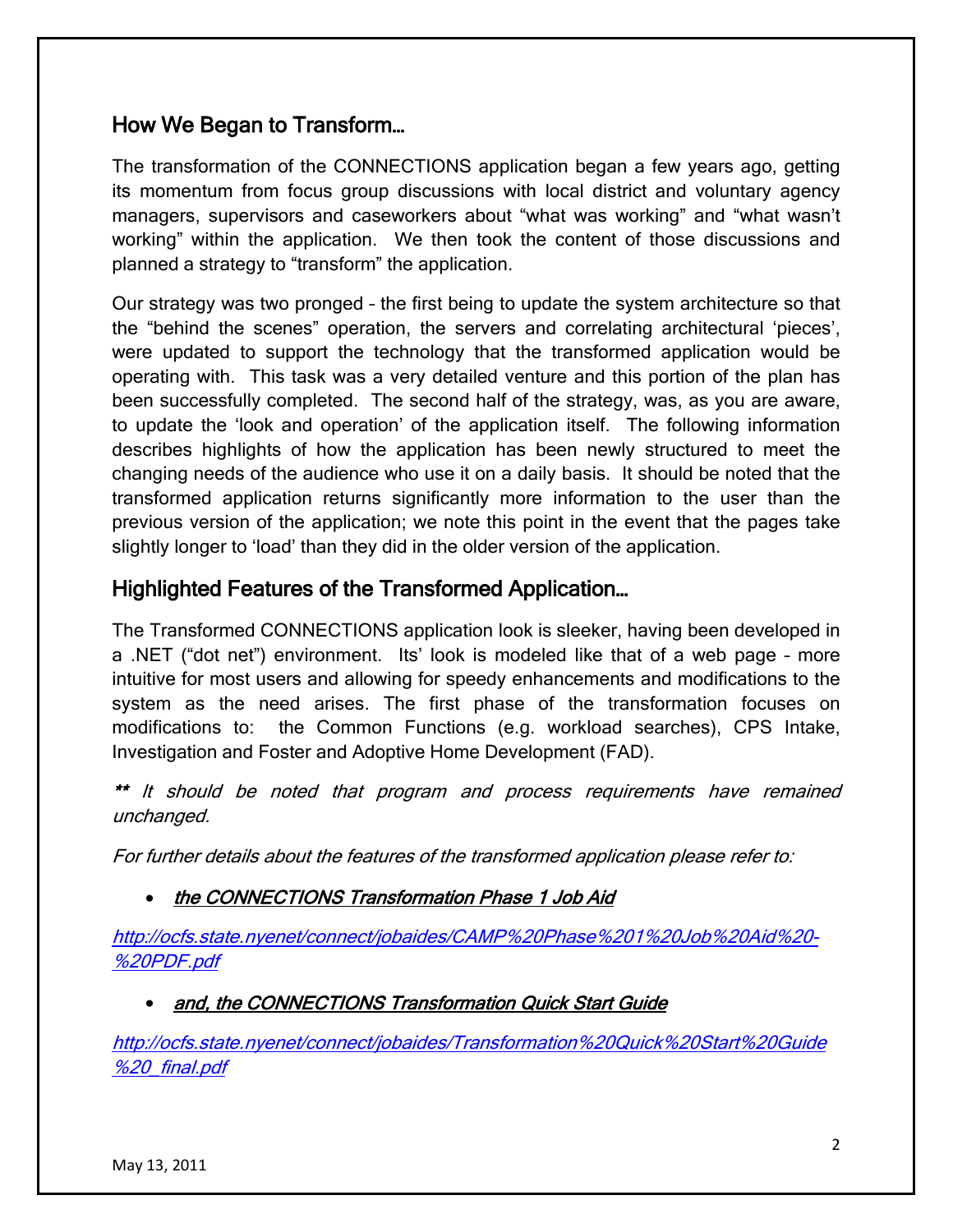(Both of these documents can be found on the CONNECTIONS intranet as they have been posted to the Transformation page.)

## • The 'Transformed Opening Window'

(It should be noted that the application 'opens' on the 'WORKLOAD & TO-DOs' window.)

The 'opening page' is replaced by the following design:

|                                                | <b>CONNECTIONS</b>                     |                                       |              |            |           |          |                |               |                |                   | Personalization Help/Training Log Out |                     |
|------------------------------------------------|----------------------------------------|---------------------------------------|--------------|------------|-----------|----------|----------------|---------------|----------------|-------------------|---------------------------------------|---------------------|
| HOME WORKLOAD & TO-DOS REPORTS WINDOWS MANAGER |                                        |                                       |              |            |           |          |                |               |                | -Intakes-         | $\pmb{\cdot}$                         | -Search/Maintain-   |
|                                                | n<br>Search Other Units/Workloads<br>٠ |                                       |              |            |           |          |                |               |                |                   |                                       | <b>Print Screen</b> |
| Common                                         |                                        |                                       |              |            |           |          |                |               |                |                   |                                       |                     |
| <b>List Assignments Made</b>                   |                                        |                                       |              |            |           |          |                |               |                |                   |                                       |                     |
| <b>Outputs</b>                                 | My Workload                            | My To-Dos                             |              |            |           |          |                |               |                |                   |                                       |                     |
| OCI By Worker<br><b>Family Services OCI</b>    | Last Refresh: 1/10/2011 7:45:58 PM     |                                       |              |            |           |          |                |               |                |                   | refresh list                          | 噩<br>93             |
| ByWorker                                       |                                        | I٢<br><b>New</b><br><b>Stage Name</b> | <b>Stage</b> | Type       | Role      | Stage ID | <b>Case ID</b> | <b>County</b> | Zone<br>Agency | <b>Start Date</b> | <b>Assigned</b>                       | Unit                |
| <b>7</b> Help                                  | Y.                                     |                                       |              |            |           |          |                |               |                |                   |                                       |                     |
|                                                | г                                      | Adams, Maggie                         | FSS          | CWS        | CP.       | 24600416 | 34600218       | 031           | A31            | 04/24/2009        | 04/24/2009                            | G56                 |
|                                                | г                                      | Antonio, Maria                        | INV          | INI        | PR        | 20100797 | 30100398       | 031           |                | 03/13/2003        | 03/13/2003                            | G56                 |
|                                                | П                                      | Antonio, Maria                        | INV          | SUB        | PR        | 20100799 | 30100398       | 031           |                | 03/14/2003        | 03/14/2003                            | G56                 |
|                                                | г                                      | Collins, Kristy                       | FSS.         | CWS        | CP        | 27200811 | 37200217       | 031           | A31            | 04/24/2009        | 04/24/2009                            | G56                 |
|                                                | г                                      | Collins, Kristy                       | INV          | <b>INI</b> | PR        | 27200809 | 37200217       | 031           |                | 04/24/2009        | 04/24/2009                            | G56                 |
|                                                | г                                      | Connors, Sandra                       | INV          | INI        | PR        | 20500799 | 30500399       | 031           |                | 02/18/2003        | 02/18/2003                            | G56                 |
|                                                | П                                      | Gilbert, Martha                       | FSS.         | <b>CWS</b> | CP        | 27500994 | 37500397       | 031           | A31            | 09/10/2009        | 09/10/2009                            | G56                 |
|                                                | г                                      | Gilbert.Sam                           | FSS.         | CCR        | CP        | 27500995 | 37500398       | 031           | A31            | 09/10/2009        | 09/10/2009                            | G56                 |
|                                                | П                                      | Gray, April                           | INV          | INI        | <b>PR</b> | 25800785 | 35800392       | 031           |                | 03/03/2009        | 03/03/2009                            | G56                 |
|                                                | г                                      | Gray, April                           | <b>INV</b>   | <b>SUB</b> | PR        | 25800787 | 35800392       | 031           |                | 03/03/2009        | 03/03/2009                            | G56                 |
|                                                | г                                      | Green, Kelly                          | INV          | INI        | PR        | 27700409 | 37700214       | 031           |                | 09/22/2009        | 09/22/2009                            | G56                 |
|                                                | г                                      | Hamlin202, Theresa                    | <b>INV</b>   | INI        | PR        | 20900399 | 30900199       | 031           |                | 04/29/2003        | 04/29/2003                            | G56                 |
|                                                | г                                      | Harrison, Kathy                       | FSS          | CWS        | CP        | 26000887 | 36000341       | 031           | A31            | 09/30/2004        | 09/30/2004                            | G56                 |
|                                                | г                                      | Hill, Jean                            | <b>INV</b>   | INI        | PR        | 25300801 | 35300410       | 031           |                | 01/29/2009        | 01/30/2009                            | G56                 |
|                                                | г                                      | Hill, Jean                            | INV          | <b>SUB</b> | <b>PR</b> | 25300803 | 35300410       | 031           |                | 01/30/2009        | 01/30/2009                            | G56                 |
|                                                | г                                      | Hobbs, Tami                           | INV          | INI        | PR.       | 20300807 | 30300403       | 031           |                | 02/14/2003        | 02/14/2003                            | G56                 |
|                                                | г                                      | Holmes, Barbara                       | FAD          | REG        | PR        | 21200221 | 31200227       | 031           |                | 09/03/2003        | 09/03/2003                            | G56                 |
|                                                | г                                      | Hoover, Beth                          | INV          | INI        | <b>PR</b> | 24900413 | 34900246       | 031           |                | 09/28/2004        | 10/02/2004                            | G56                 |
|                                                | г                                      | Jarret, Angela                        | FAD          | REG        | PR        | 22200221 | 32200221       | 031           |                | 09/03/2003        | 09/03/2003                            | C56                 |

This design allows more information to display on one screen, yielding easier access to all system functions, thus streamlining overall navigation. The opening page is comprised of several 'sections', among them:

• The CONNECTIONS Toolbar - (located across the top of the page just under the word CONNECTIONS) which displays the HOME, WORKLOAD & TO Dos, REPORTS and WINDOWS MANAGER tabs and the Intakes and Search/Maintain drop-downs.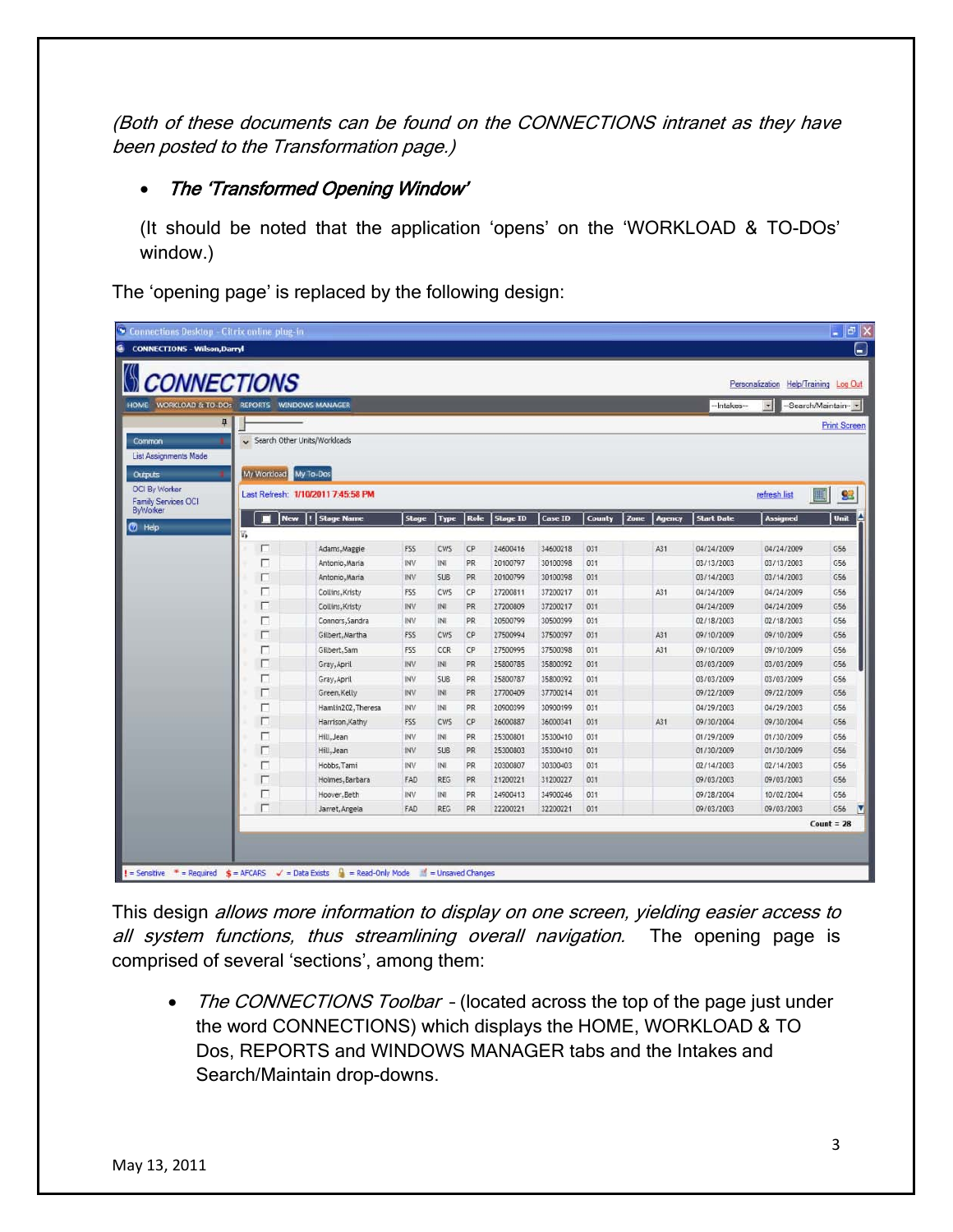• The Navigation Pane - (located on the left-hand side of the page) which displays links that perform an action or open a window replacing various menus.

A new feature: The Navigation Pane has a 'pin' feature which means that it can be expanded or collapsed by clicking the pin icon.

- The Main Work Area (body of the page front and center) which displays information from whichever tab is accessed.
- The Legend (located at the bottom of the page) which displays information on the various symbols used throughout the application

## • REPORTS Tab

Clicking the REPORTS tab opens a window that displays a grid listing reports that are available to be launched.

## • WINDOWS MANAGER Tab

The WINDOWS MANAGER tab is a new feature of the transformed application. This feature allows you to keep track of the multiple stages, and in some instances, multiple windows within a stage, that you may have opened at the same time. This new feature was created at the request of system users to provide the ability to 'multi-task' and manage critical workloads.

## • Personalization

The Personalization link is a new feature that allows access to a window that can be used to customize the display of the workload, as well as a few other elements of the application. Please note that personalized settings apply only to one's own workload, and does not carry-over to other workloads that may be accessed.

## • Outputs

Outputs (such as the OCI By Worker etc.) are generated from the Output button of the Navigation Pane. To be noted, the security of the application user determines which outputs may be accessed.

## • Help Features

There will be two ways to access Help information within the application – either by clicking on the Help link that displays on various windows or, by clicking on the Help/Training link located in the top right-hand corner of the page. When you click the Help link on the windows an alphabetical listing of the transformed tabs and windows